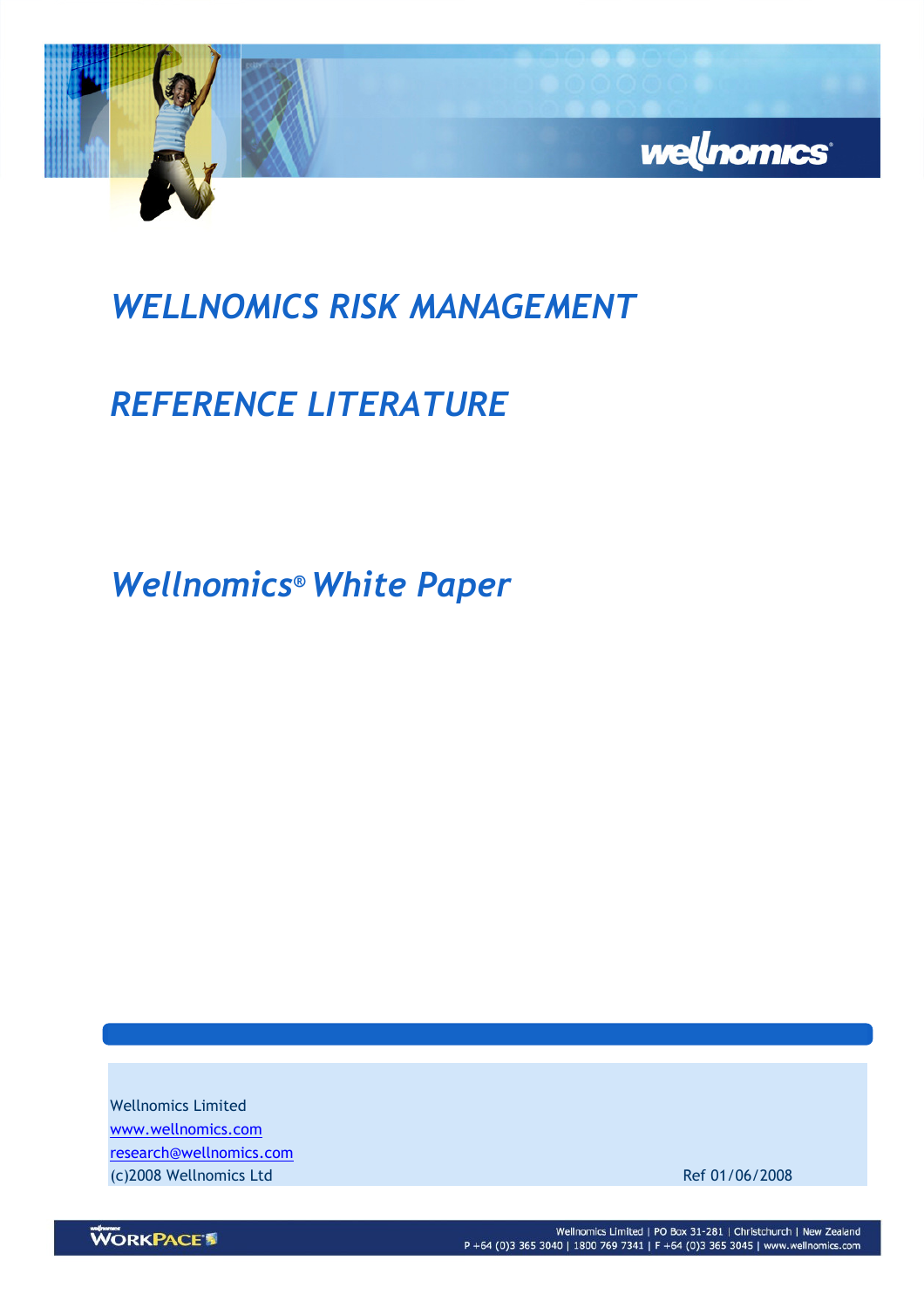

#### Introduction

The Wellnomics Risk Management product and risk algorithm was developed through a three year project in collaboration with a team of international experts in Office Ergonomics from the TNO Research Institute.

| Dr Paulien M Bongers     | Senior Researcher/Team Manager RSI Department |
|--------------------------|-----------------------------------------------|
| Drs. Marjolein Douwes    | Senior Researcher/Consultant RSI Department   |
| Drs. Mathilde C. Miedema | Senior Researcher/Consultant RSI Department   |
| Drs Kiem H. Thé          | <b>Physical Movement Scientist</b>            |
| Dr. Birgitte M. Blatter  | Occupational Epidemiologist                   |
| Drs Sjors J. Frielink    | <b>Health Scientist</b>                       |

This team surveyed the existing literature on WMSD's amongst office workers in order to develop the content and risk algorithm used in the Wellnomics product.

Below is a list of the scientific references used in developing the tool.

#### Epidemiological literature

From the epidemiological literature available the following 5 review papers were used as the starting point.

Punnett and Bergqvist, (1997), Visual Dispay Unit Work and Upper Extremity Musculoskeletal Disorders, national institute for working life - Ergonomic expert Committee Document No 1, Solna Sweden.

Ariëns GAM, Mechelen W van, Bongers PM, Wal G van der, Bouter LM. (2000). Physical risk factors for neck pain. Scand J Work Environ Health 26:7-10.

Ariëns GAM Mechelen W van, Bongers PM, Bouter LM, Wal G van der. (2001). Psychosocial risk factors for neck pain: a systematic review Am. J. Ind. Med. 39:180-194.

National Research Council (NRC). (1999). Work-related musculoskeletal disorders: report, workshop summary and workshop papers. Washington: National Academy Press.

National Research Council and the Institute of Medicine. (2001). Musculoskeletal Disorders and the Workplace: Low Back and Upper Extremities. Panel on Musculoskeletal Disorders and the Workplace. Commission on Behavioral and Social Sciences and Education. Washington, DC: National Academy Press.

Windt, DAWM van der, Thomas E, Pope DP, Winter AF de, Macfarlane GJ, Bouter LM, Silman AJ. (2000) Occupational risk factors for shoulder pain: a systematic review. Occup Environ Med 2000;57:433-442.

From the review by Punnett and Bergqvist the 21 methodologically stronger studies were cited. These are studies with no evidence of likely major selection or information bias; adequate control of potential confounding by gender, at minimum, preferably age and other covariates. The 26 methodologically weaker studies they used were excluded. The other reviewers used largely the same studies. Studies with important outcomes for the tool they used and that were not in Punnett and Bergqvist are included. From the stronger studies the results that indicate a risk for RSI for VDU users were taken into account. These were listed, clustered first by kind of risk and then by the size of their Odds or Relative Risk ratio's.

As a result the following individual studies were used.

Ariëns GAM, Bongers PM, Douwes M, Miedema MC, Hoogendoorn WE, Wal G van der, Bouter LM, Mechelen W van. (2001) Are neck flexion, neck rotation and sitting at work risk factors for neck pain? Results of a prospective cohort study in an occupational setting. Occup Environ Med 2001;58:200-207.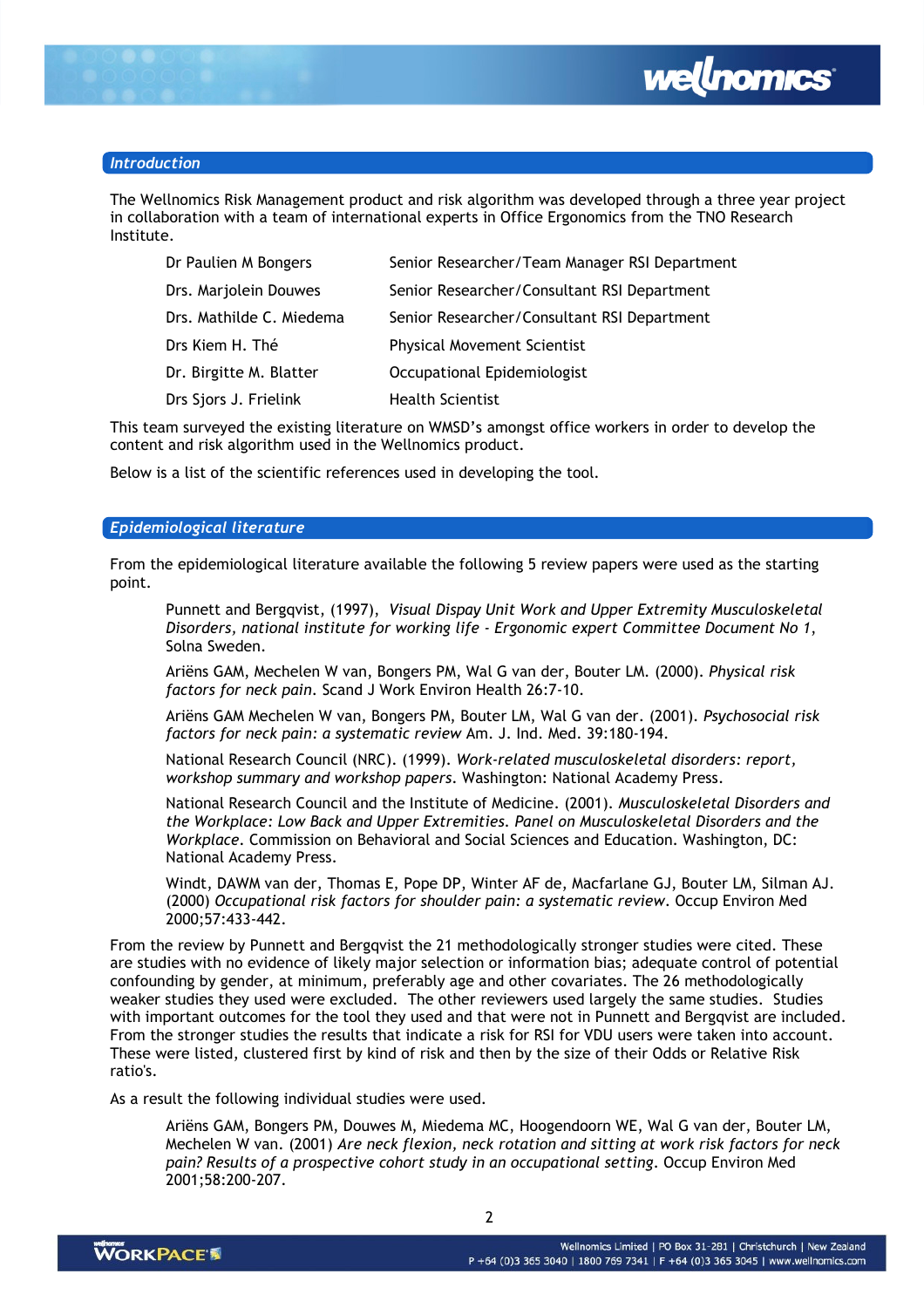



Ariëns GAM, Bongers PM, Mechelen W van, Hoogendoorn WE, Wal G van der. (2001). High Quantitative Job Demands and low Coworker Support As Risk Factors for Neck Pain; Results of a Prospective Cohort Study. Spine 26:1896-1903.

Ariëns GAM, Bongers PM, Mechelen W van, Hoogendoorn WE, Wal GAM van der.(2002) Both high physical and psychosocial load at work increase sickness absence due to neck pain: Results of a prospective cohort study Scand J Work Environ Health 2002;2

Andersen JH, Mikkelsen S, Brandt JP, Butcher I, Funch-Lassen C, Kryger A, Overgaard E, Thomson JF. Pain, (2000) Clinical Findings and Disability Among VDU-Workers, the NUDATA study. Premus lecture

Aronsson G, Berqvist U, Almers S. (1992) Work organisation and musculoskeletal discomforts in VDT work, in Swedish. Arbete och Hälsa 4:1-40

Bergqvist U, Knave B, Voss M, Wibom R. (1992) A longitudinal study of VDT work and health. Int. J Hum Comp Interact 4:197-219

Bergqvist U, Wolgast E, Nilsson B, Voss M. (1995) Musculoskeletal disorders among visual display terminal workers; individual, ergonomic and work organizational factors. Ergonomics 38:763- 776.

Bergqvist U. (1995) Visual display terminal work - a perspective on long term changes and discomforts. Int J Ind Erg 16:201-209.

Bergqvist U, Wolgast E, Nilsson B, Voss M. (1995) The influence of VDT work on musculoskeletal disorders. 38:754-762

Bernard B, Sauter S, Fine L, Petersen M, Hales T. (1994) Job task and psychosocial risk factors for work related musculoskeletal disorders among newspaper employees. Scand J Work Environ Health 20:417-426

Burt S, Hornung R, Fine LJ. (1990) Health Hazard Evaluation Report: Newsday Inc., Melville, NY. National Institute of Occupational Safety and Health (HETA Report 89-250-2046).

Camerino D. Lavano P, Ferrario M, Ferretti G, Molteni G. (1994) Musculoskeletal disorders, working posture, psychosocial environment in femal VDU operators and conventional office workers. In: Grieco A, Molteni G, Piccolo B, Occhipinti E, eds. Work with Display Units 1994. Selected Papers of the Fourth International Scientific Conference on Work with Display Units. Milan, Italy, 2-5 October, 1994. Amsterdam: Elsevier Science B.V., 1995: 67-72

Faucett J, Rempel D. VDT-related musculoskeletal symptoms: interactions between work posture and psychosocial work factors. Am J Ind Med 1994:. (niets verder gegeven)

Hales TR, Sauter SL, Peterson MR, et al. (1994) Musculoskeletal disorders among visual display terminal users in a telecommunications company. Ergonomics 37:1603-1621.

Hoekstra EJ, Hurrell J, Swanson Ng. (1994) Health Hazard Evaluation Report: Social Security Administration Teleservices Centers, Boston MA. National Institute of occupational Safety and Health, (HETA Report 92-0382-2450).

Hünting W, Läubli T, Grandjean E. (1981) Postural and visual loads ad VDT workplaces. I Constraines postures. Ergonomics 24:917-931.

Ignatius YTS, Yee TY, Yan LT. (1993) Self-reported musculoskeletal problems amongst typists and possible risk factors. J Hum Ergol 22:83-93.

Kamwendo K, Linton SJ, Moritz U. (1991) Neck and shoulder disorders in medical secretaries. Part I: Pain prevalence and risk factors. Scand J Rehab Med 23:127-133.

Kamwendo K, Linton SJ, Moritz U. (1991) Neck and shoulder disorders in medical secretaries. Part II: Ergonomical work environment and symptom profile. Scand J Rehab Med 23:135-142.

Kamwendo K, Linton SJ. (1991) A controlled study of the effect of neck school in medical secretaries. Scand J Rehab Med 23:143-152.

Linton S, Kamwendo K. (1989) Psychosocial risk factors for neck and shoulder pain in secretaries. J Occup Med 31:609-613.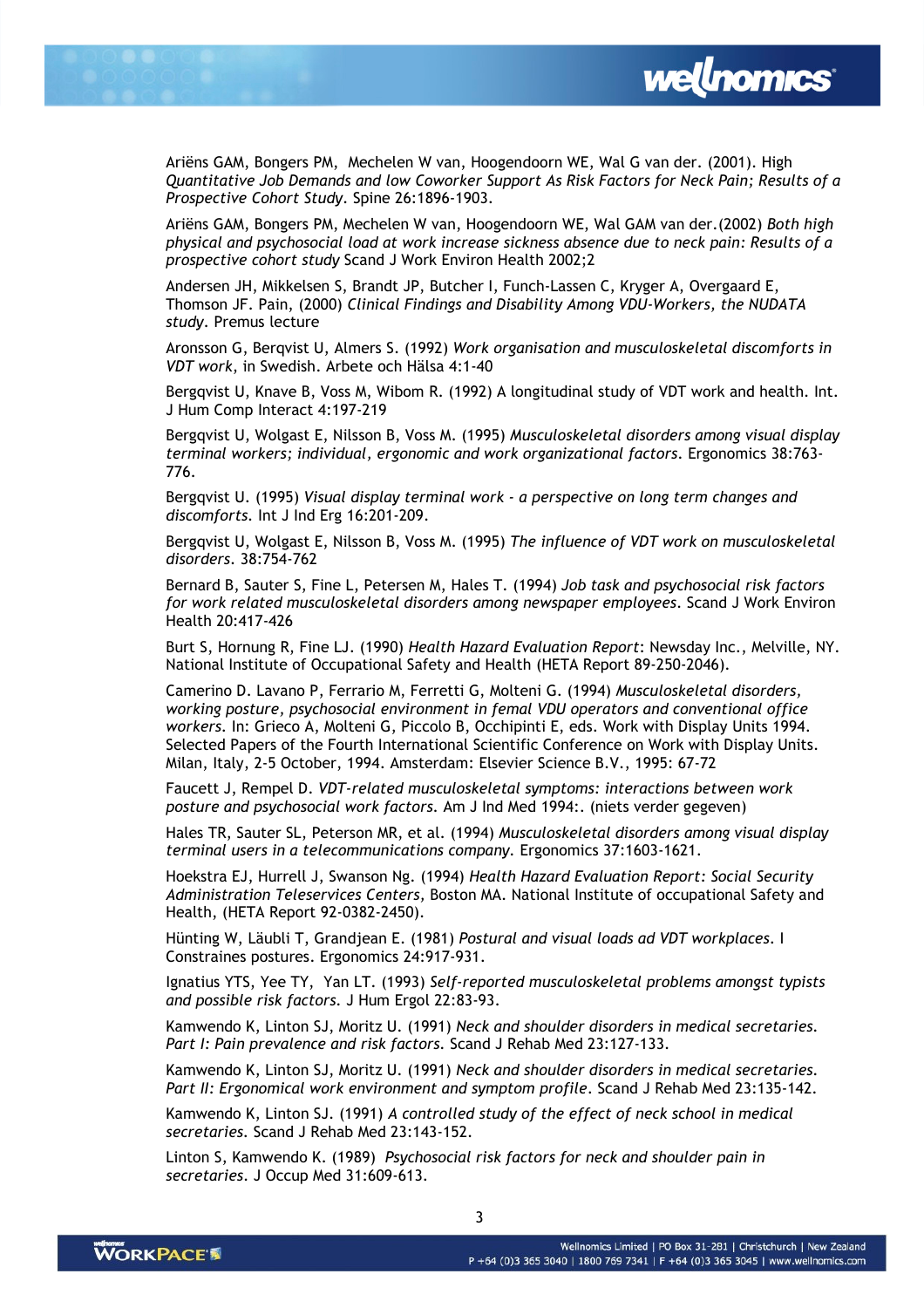



Murata K, Araka S, Okajima F, Saito Y. (1996) Subclinical impairment in the median nerve across the carpal tunnel among female VDT operators. Int Arch Occup Environ Health 68:75-79.

Oxenburgh MS. (1987) Musculoskeletal injuries occuring in word processor operators. In: Stevenson M, ed. Readings in RSI: The ergonomics approach to repetition strain injuries. New South Wales University Press, 91-95.

Rossignol MA, Pechter Morse E, Summers VM, Pagnotto LD. (1987) Video Display Terminal Use and reported Health Symptoms Among Massachusetts Clerical Workers. J Occup Med 29:112-118.

Ryan GA, Bampton M. (1988) Comparison of data operators with and without upper limb symptoms. Community Health Studies12:63-68.

Sauter SL. (1984) Predictors of Strain in VDT-Users and Traditional Office Workers. In: Grandjean E, ed. Ergonomics and Health in Modern Offices. London: Taylor & Francis, 129-135.

Sauter SL, Gottlieb MS, Jones KC, Dodson VN, Rohrer KM. (1983) Job and Health Implications of VDT Use: Initial Results of the Wisconsin-NIOSH Study. Comm of ACM 26:284-294.

Sauter SL, Schleiffer LM, Knutson SJ, (1991) Work posture, workstation design, and musculoskeletal discomfort in a VDT data entry task. Hum Factors 33:151-167.

SHARP. (1993) Cumulative trauma disorders in claims follow-up study. Washington State Department of Labor and Industries, (Safety and Health Assessment Report 16-5-1993).

Tharr D. (1995) Evaluation of work-related musculoskeletal disorders and job stress among teleservice center representatives. Appl Occup Environ Hyg 10:812-816.

Yu ITS, Wong TW. (1996) Musculoskeletal problems among VDU workers in a Hong Kong bank. Occup Med 46:275-280.

### Experimental Literature

From the experimental literature the following studies were used.

Jensen, B.R. (1997). Doppler blood flow and peripheral resistance in the forearm during and following lowlevel isometric handgrip contractions. Advances in occupational medicine&rehabilitation, January-april (3), number 1,21-35.

Bystrom, S., C. Fransson-Hall, (1994). Acceptability of intermittent Handgrip Contractions Based on Physiological Response. Human Factors, 36,1,158-71

Bystrom, S.E.G. and A. Kilbom, (1990). Physiological Response in the forearm during and after isometric intermittent handgrip. European Journal of Applied Physiology, 60, 457-466.

Kadefors, R. and L. Sandsjo (2001). Methodological and scientific achievements from the concerted action "procid": Prevention of muscle disorders in operation of computer input devices, premusboek 2001, 56.

Finsen, L., K. Sogaard and H. Christensen, (2001). Influence of memory demands and contra lateral activity on forearm muscle activity. Premusboek, 2001, 60

Aaras, A., G. Horgen, H-H. Bjorset and O. Ro, (2001). Relationship between visual discomfort and musculoskeletal illness for VDU operators?, premusboek 2001, 178

Psihogios, J.P., C.M. Sommerich, G.A.Mirka and D.S. Moon, (2001). A field evaluation of monitor placement effects in VDT users. Applied Ergonomics, 32, 313-25.

Jensen, C., L. Finsen, K. Hansen and H. Christensen, (1999). Upper trapezius muscle activity patterns during repetitive manual material handling and work with a computer mouse. Journal of Electromyography and Kinesiology, 9, 317-25.

Karwowski, W. 2001. International Encyclopaedia of Ergonomics and Human Factors. Volume 1. London: Taylor and Francis.